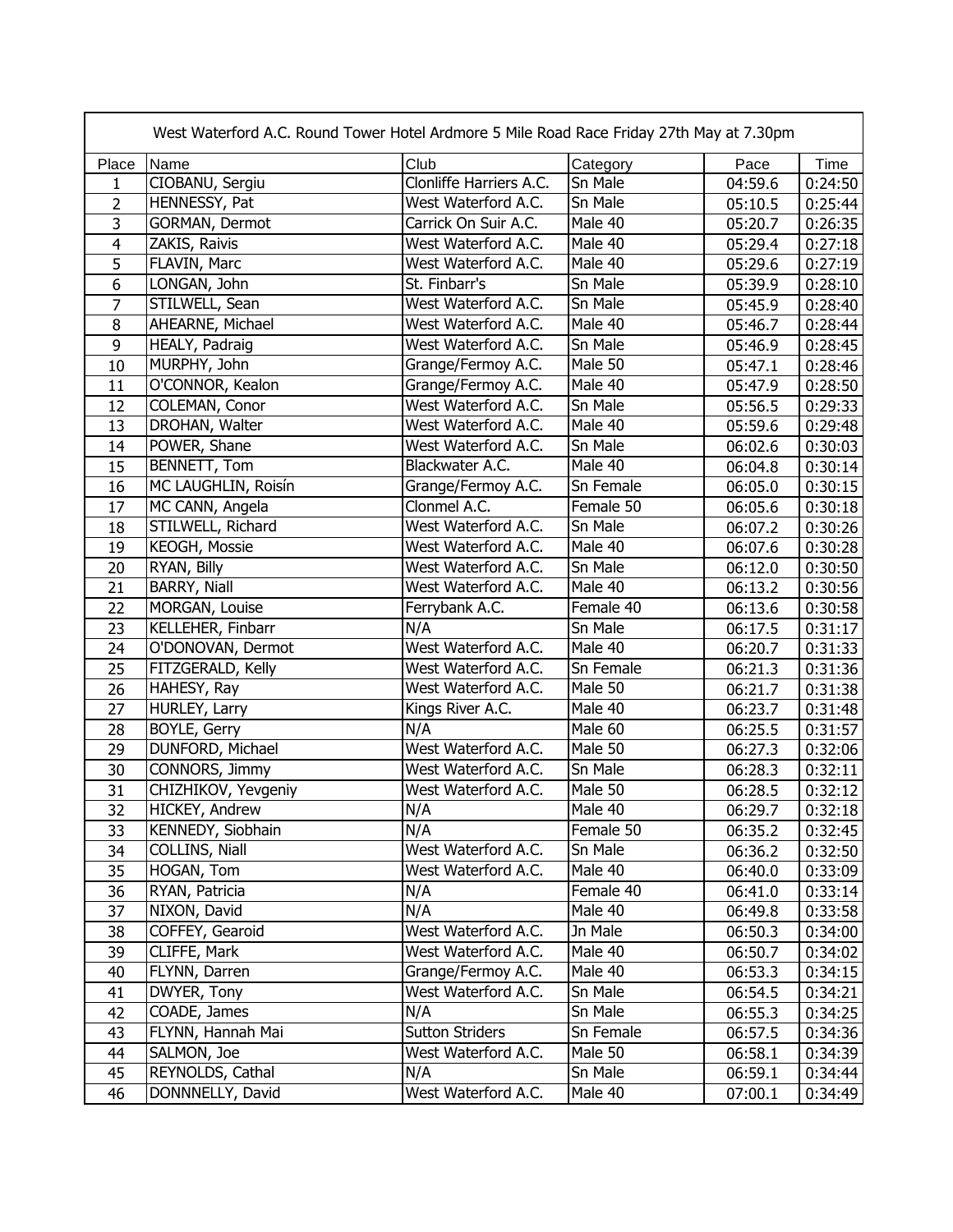| 47 | FOLEY, Linda             | West Waterford A.C.           | Female 35 | 07:00.3 | 0:34:50 |
|----|--------------------------|-------------------------------|-----------|---------|---------|
| 48 | DEVEREUX, Pat            | West Waterford A.C.           | Male 40   | 07:01.1 | 0:34:54 |
| 49 | FLYNN, Phyllis           | <b>Stragglers</b>             | Female 50 | 07:01.5 | 0:34:56 |
| 50 | HENNEBERRY, Jim          | N/A                           | Male 40   | 07:01.9 | 0:34:58 |
| 51 | O'DONOGHUE, Donal        | Watergrasshill A.C,           | Male 50   | 07:02.7 | 0:35:02 |
| 52 | HAYES, Kevin             | St. Catherines                | Male 40   | 07:03.7 | 0:35:07 |
| 53 | WALSH, Nicholas          | Le Cheile A.C.                | Male 40   | 07:05.5 | 0:35:16 |
| 54 | <b>BEAUSANG, Patrick</b> | West Waterford A.C.           | Sn Male   | 07:06.5 | 0:35:21 |
| 55 | MURRAY, Conor            | West Waterford A.C.           | Male 50   | 07:07.5 | 0:35:26 |
| 56 | DWYER, Grainne           | N/A                           | Sn Female | 07:09.4 | 0:35:35 |
| 57 | DUGGAN, Peter            | St Josephs A.C                | Male 50   | 07:09.6 | 0:35:36 |
| 58 | CARLIN, Anthony          | West Waterford A.C.           | Male 40   | 07:10.2 | 0:35:39 |
| 59 | MOYA ROSA, Emilio        | West Waterford A.C.           | Sn Male   | 07:12.8 | 0:35:52 |
| 60 | HENNESSY, Sarah          | Togher A.C.                   | Sn Female | 07:13.0 | 0:35:53 |
| 61 | O'MAHONY, Donal          | West Waterford A.C.           | Male 40   | 07:14.6 | 0:36:01 |
| 62 | LYNCH, Stephen           | N/A                           | Sn Male   | 07:17.0 | 0:36:13 |
| 63 | TOBIN, Martin            | West Waterford A.C.           | Male 50   | 07:17.4 | 0:36:15 |
| 64 | BRIGGS, Roisin           | N/A                           | Sn Female | 07:18.0 | 0:36:18 |
| 65 | LANGLEY, Elaine          | N/A                           | Female 35 | 07:20.4 | 0:36:30 |
| 66 | NI REACHTAGAIN, Tara     | West Waterford A.C.           | Sn Female | 07:21.2 | 0:36:34 |
| 67 | CLINCE, Liam             | West Waterford A.C.           | Male 60   | 07:22.2 | 0:36:39 |
| 68 | FOY, Michael             | N/A                           | Sn Male   | 07:26.1 | 0:36:58 |
| 69 | MURRAY, Luke             | N/A                           | Jn Male   | 07:26.3 | 0:36:59 |
| 70 | MURRAY, Michael          | N/A                           | Male 40   | 07:26.5 | 0:37:00 |
| 71 | NYHAN, Finola            | N/A                           | Sn Female | 07:29.1 | 0:37:13 |
| 72 | HYNES, Jody              | West Waterford A.C.           | Male 40   | 07:29.5 | 0:37:15 |
| 73 | GLEESON, Cathal E.       | West Waterford A.C.           | Male 40   | 07:32.3 | 0:37:29 |
| 74 | LYONS, Andrea            | N/A                           | Female 35 | 07:32.7 | 0:37:31 |
| 75 | O'CONNOR, Kieran         | N/A                           | Male 40   | 07:33.5 | 0:37:35 |
| 76 | DWYER, Anthony           | West Waterford A.C.           | Male 60   | 07:34.1 | 0:37:38 |
| 77 | O'CONNOR, Gerry          | West Waterford A.C.           | Male 50   | 07:40.5 | 0:38:10 |
| 78 | MC NALLY, David          | West Waterford A.C.           | Male 50   | 07:41.1 | 0:38:13 |
| 79 | DWYER, Michael           | West Waterford A.C.           | Male 50   | 07:44.2 | 0:38:28 |
| 80 | KENNEALLY, Declan        | N/A                           | Sn Male   | 07:45.6 | 0:38:35 |
| 81 | FLAVIN, Shane            | West Waterford A.C.           | Sn Male   | 07:45.8 | 0:38:36 |
| 82 | GAFFNEY, Emmet           | N/A                           | Sn Male   | 07:46.0 | 0:38:37 |
| 83 | KANE, Mark               | N/A                           | Male 40   | 07:46.6 | 0:38:40 |
| 84 | GOGGIN, Margaret         | Grange/Fermoy A.C.            | Female 40 | 07:49.2 | 0:38:53 |
| 85 | HEARN, Madeleine         | West Waterford A.C.           | Female 35 | 07:54.0 | 0:39:17 |
| 86 | KINSELLA, Rose           | West Waterford A.C.           | Female 35 | 07:57.2 | 0:39:33 |
| 87 | O'SULLIVAN, Liam         | St. Finbarr's                 | Male 60   | 07:59.0 | 0:39:42 |
| 88 | COFFEY, Brigid           | West Waterford A.C.           | Female 50 | 07:59.6 | 0:39:45 |
| 89 | PHELAN, Rachel           | N/A                           | Sn Female | 08:01.0 | 0:39:52 |
| 90 | POWER, Simone            | West Waterford A.C.           | Female 40 | 08:02.1 | 0:39:57 |
|    |                          |                               |           |         |         |
| 91 | MURPHY, Peter            | Saturday Road Runners Sn Male |           | 08:05.5 | 0:40:14 |
| 92 | COVENEY, Niamh           | N/A                           | Sn Female | 08:08.1 | 0:40:27 |
| 93 | HARNEY, Alan             | N/A                           | Male 40   | 08:10.1 | 0:40:37 |
| 94 | CASEY, Olan              | N/A                           | Male 40   | 08:12.3 | 0:40:48 |